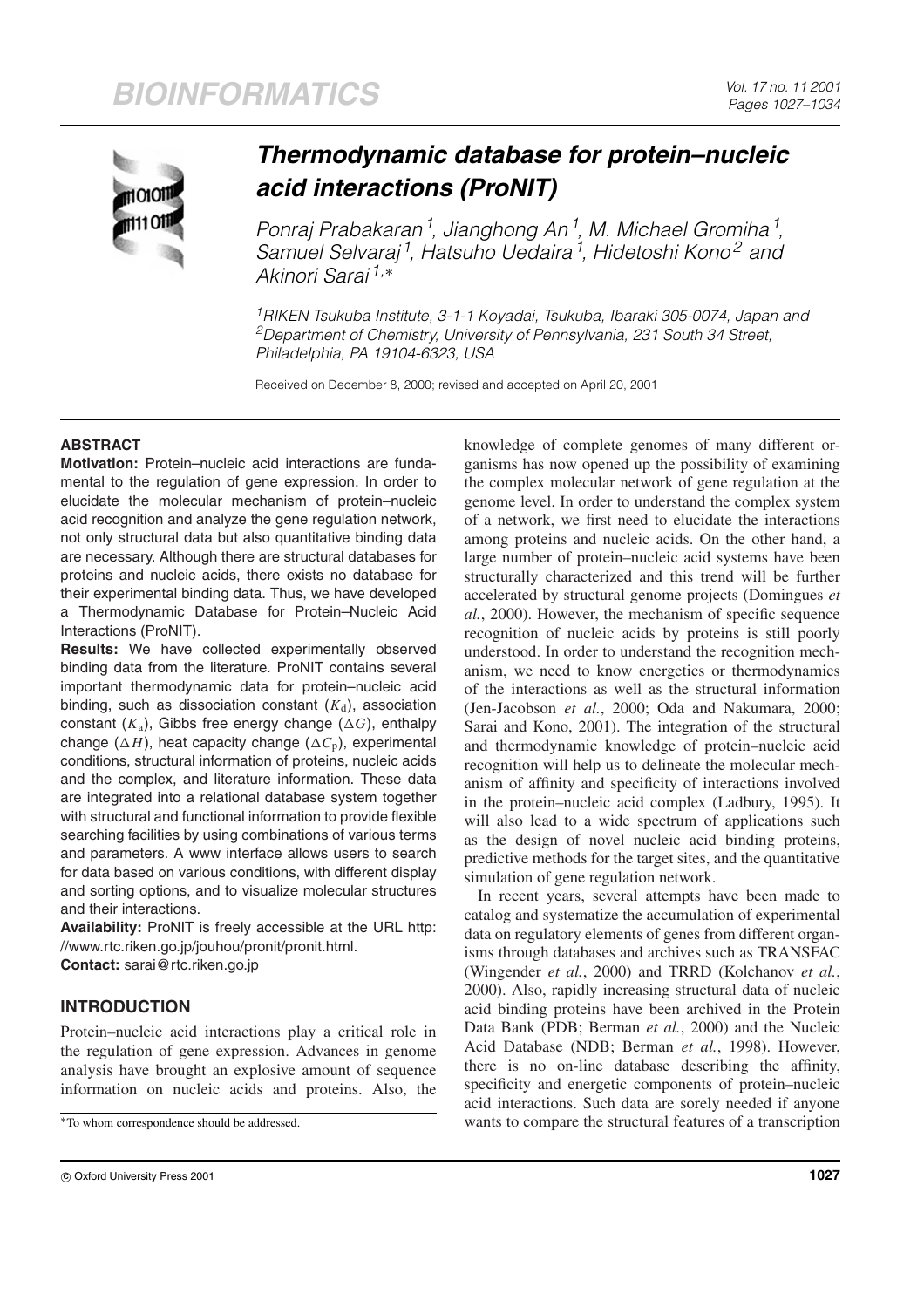factor with its thermodynamic properties of binding with DNA. It is also very difficult to systematically investigate the relationship between the structure and thermodynamics of protein–nucleic acid interactions without such a proper database. In order to relieve this situation, we have constructed the thermodynamic database for Protein–Nucleic Acid Interactions (ProNIT). It contains numerical data for several thermodynamic parameters, namely, dissociation and association constants, changes in free energy, enthalpy and heat capacity, activity etc. along with experimental methods and conditions, details about secondary structure and solvent accessibility for wild-type residues corresponding to mutation sites, and the conformational changes in protein and nucleic acid upon binding. We have integrated this database with the structural information of protein–nucleic acid complexes and the information of specific base–amino acid interactions, through 3DinSight, an integrated relational database and search tool for the structure, function and properties of biomolecules developed previously (An *et al.*, 1998). Researchers can make flexible searches on thermodynamic properties of protein–nucleic acid interactions, and examine the corresponding molecular structures, conformational properties of protein–nucleic acid complexes and specific base–amino acid interactions. The database is linked to the major biological databases. We have prepared a www interface to help users searching for the data with required conditions and sorting formats, and visualizing the results through the Internet.

### **CONTENTS OF DATABASE**

We have been collecting thermodynamic data of protein– nucleic acid interactions from the literature to provide a unique source of protein–nucleic acid binding to the scientific community. We used a set of keywords combining thermodynamic terms, binding parameters and names of nucleic acid binding proteins to extract the relevant papers from PUBMED. The protein–nucleic acid binding data from scientific articles so retrieved have been screened and manually entered into the database. ProNIT currently contains more than 1000 entries from 28 different protein–nucleic acid complexes, for which the structures are known in most cases, and they include some mutations in proteins and/or nucleic acids. There is a variety of nucleic acid sequences involving double-stranded as well as single-stranded DNA bound to proteins. ProNIT also contains the supplementary information such as secondary structure along with the solvent accessible surface area at the mutation sites of proteins, conformational changes in proteins and nucleic acids, the details of base–amino acid interactions and visualization of molecular structures and properties.

The information about all the protein–nucleic acid complexes present in the database along with the types of mu-

tations, experimental methods and literature are available in 'Database statistics' at the home page of ProNIT. Recently, we have made the second update of nearly 1000 entries, which gives rise to the total number ProNIT entries as more than 2000 from 40 different nucleic acid binding proteins. We are continuously updating the database so that it will cover up to the latest thermodynamic data of protein–nucleic acid interactions in the literature.

Each entry of the database is referred to by a serial number. The schema of the database is best described by the following six distinct sections. The data items available in ProNIT are explained with an example database entry (Table 1).

- (1) *Protein information*: name, source, fragment and sequence of the protein, enzyme code (EC; http://www.expasy.ch/sprot/enzyme.html), Protein Information Resource (PIR; McGarvey *et al.*, 2000) code, PDB codes for wild and mutant structures, information about monomeric or oligomeric state, ProTherm number, details of mutation with mutant residue, number, secondary structure and accessibility at the mutant sites.
- (2) *Nucleic acid information*: name, source and sequence of the nucleic acid, information on mutation and sequence of mutant nucleic acid, GenBank (Benson *et al.*, 1997) accession number and NDB code.
- (3) *Complex information*: codes for PDB and NDB, link to protein–nucleic acid complex database (see later), details of ligand molecules, accessibility of relevant mutant residues in the complex and conformational changes of protein and nucleic acid upon binding.
- (4) *Experimental condition*: temperature, pH, details about buffers, ions, additives and experimental method.
- (5) *Binding data*: dissociation constant,  $K_d$  (M), association constant,  $K_a$  (M<sup>-1</sup>), changes in Gibbs free energy,  $\Delta G$  (kcal mol<sup>-1</sup>), enthalpy,  $\Delta H$  (kcal mol<sup>-1</sup>) and heat capacity,  $\Delta C_p$  (kcal mol<sup>-1</sup> K<sup>-1</sup>) for wild and mutant entities, stoichiometry of binding and activity  $(K<sub>m</sub>$  and  $k<sub>cat</sub>)$ .
- (6) *Literature*: reference, authors, keywords and remarks.

#### **IMPLEMENTATION**

The ProNIT data are stored as tables in the relational database system (SYBASE) at UNIX workstation, as implemented in 3DinSight (http://www.rtc.riken.go. jp/jouhou/3dinsight/3dinsight.html; An *et al.*, 1998). The database system also incorporates ProTherm: thermodynamic database for proteins and mutants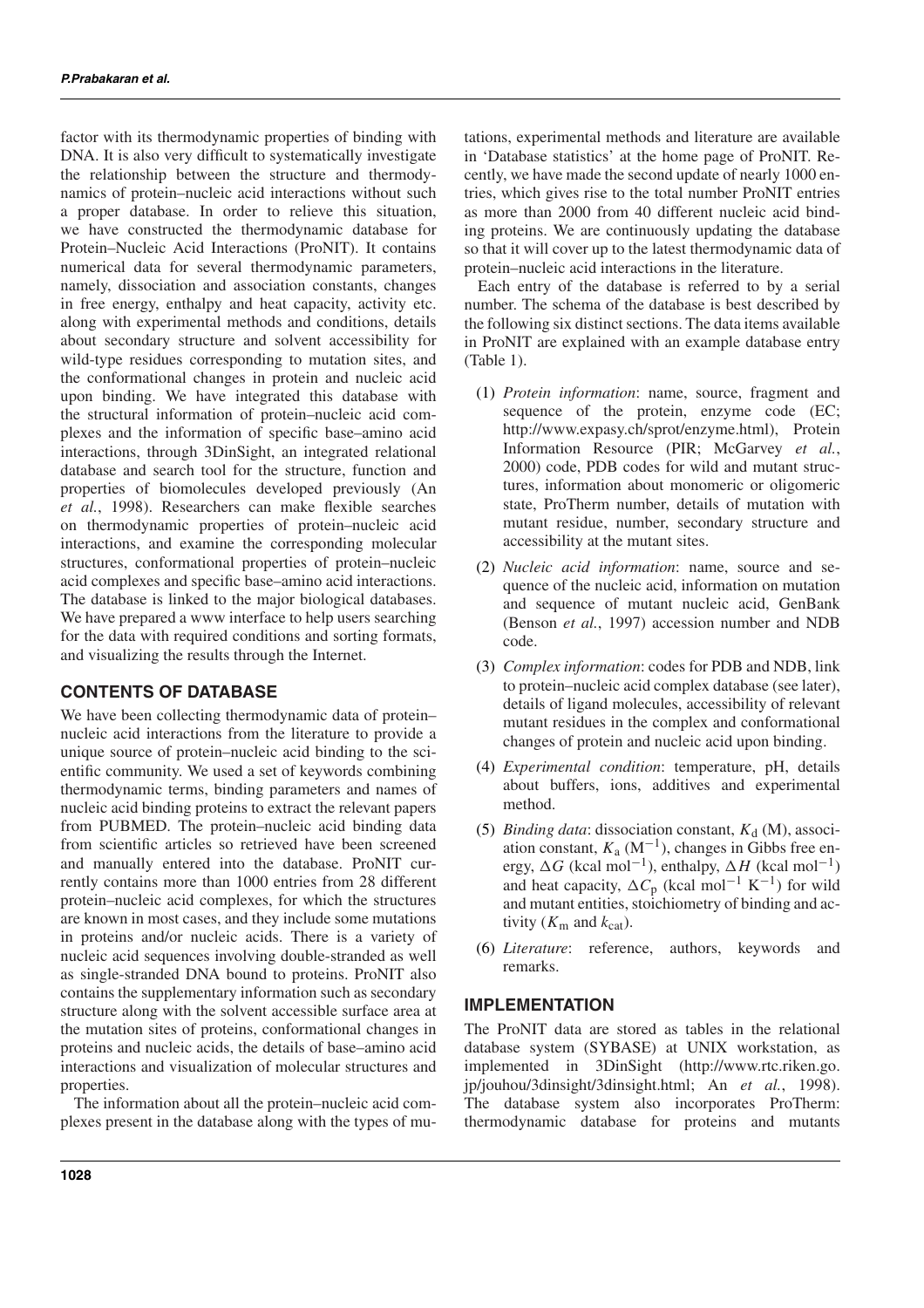**Table 1.** The description of data items in ProNIT with an example entry showing the experimental data of λ repressor binding to operator DNA (Sarai and Takeda, 1989) along with the other information. Underlines indicate hyperlinks to other databases

Example of a ProNIT entry

| Protein<br>Name<br>Source<br>Sequence                                                                                                                      | Lambda repressor<br>Bacteriophage<br>STKKKPLTQEQLEDARRLKAIYEKKKNELG<br>LSQESVADKMGMGQSGVGALFNGINALNAY<br>NAALLAKILKVSVEEFSPSIAREIYEMYEA<br>VS |
|------------------------------------------------------------------------------------------------------------------------------------------------------------|-----------------------------------------------------------------------------------------------------------------------------------------------|
| Protein Information Resource code<br>Protein Data Bank code<br>Number of biological units                                                                  | <b>RPBPL</b><br>1LRP<br>2 (dimer)                                                                                                             |
| Nucleic acid<br>Name<br>Source<br>Sequence<br>Gene bank accession number                                                                                   | OR1 operator<br>Bacteriophage lambda DNA<br>tacctctggcggtgata<br>M25081                                                                       |
| Complex<br>Protein Data Bank code<br>Nucleic Acid Data Bank code<br>Base step parameters and flexibility                                                   | 1LMB<br><b>PDR010</b><br>Examine sequence-dependent DNA<br>conformational parameters                                                          |
| Specific base-amino acid interactions<br>Conformational change of protein                                                                                  | Examine specific base-amino acid interactions<br>Image<br>The N-terminal arm wraps around operator                                            |
| Conformational change of nucleic acid<br><b>Experimental conditions</b>                                                                                    | DNA is bent and major groove is widened                                                                                                       |
| Temperature<br>pH value<br>Name of the buffer<br>Concentration of the buffer<br>Name of the ion<br>Concentration of the ion<br>Method of measurement       | $0^{\circ}$ C<br>7.4<br>Tris HCl<br>$10 \text{ mM}$<br>potassium chloride (KCl)<br>$50 \text{ mM}$<br>Filter binding assay (FBA)              |
| Thermodynamic data<br>Dissociation constant $(K_d)$<br>Association constant $(K_a)$<br>Binding free energy change $(\Delta G)$<br>Stoichiometry of binding | $1.00e-09$ M<br>$1.00e+09$ $1/M$<br>$-1.12e+01$ kcal/mol<br>$\overline{c}$                                                                    |
| Literature<br>Reference<br>Names of authors<br>Keywords                                                                                                    | Proc Natl Acad Sci U S A 86, 6513-6517 (1989)<br>Sarai A, Takeda Y<br>sequence-specific, asymmetric recognition                               |

(Gromiha *et al.*, 1999a, 2000a; http://www.rtc.riken. go.jp/jouhou/protherm/protherm.html), which is a collection of thermodynamic parameters of proteins and mutants, protein–nucleic acid complex database (http: //www.rtc.riken.go.jp/jouhou/3dinsight/complexdb.html), in which the complex structures are classified according to the recognition motif and other characteristics, and base–amino acid interaction database (http: //www.rtc.riken.go.jp/jouhou/3dinsight/distance.html), in which specific pairs of base–amino acid interaction can be searched in detail. The relational database enables one to make a flexible search by combining various terms and conditions using the Structured Query Language (SQL). ProNIT is also cross-linked with the major biological databases such as PDB, NDB, EC, PIR, ProTherm and NCBI PUBMED (http://www.ncbi.nlm.nih.gov/pubmed).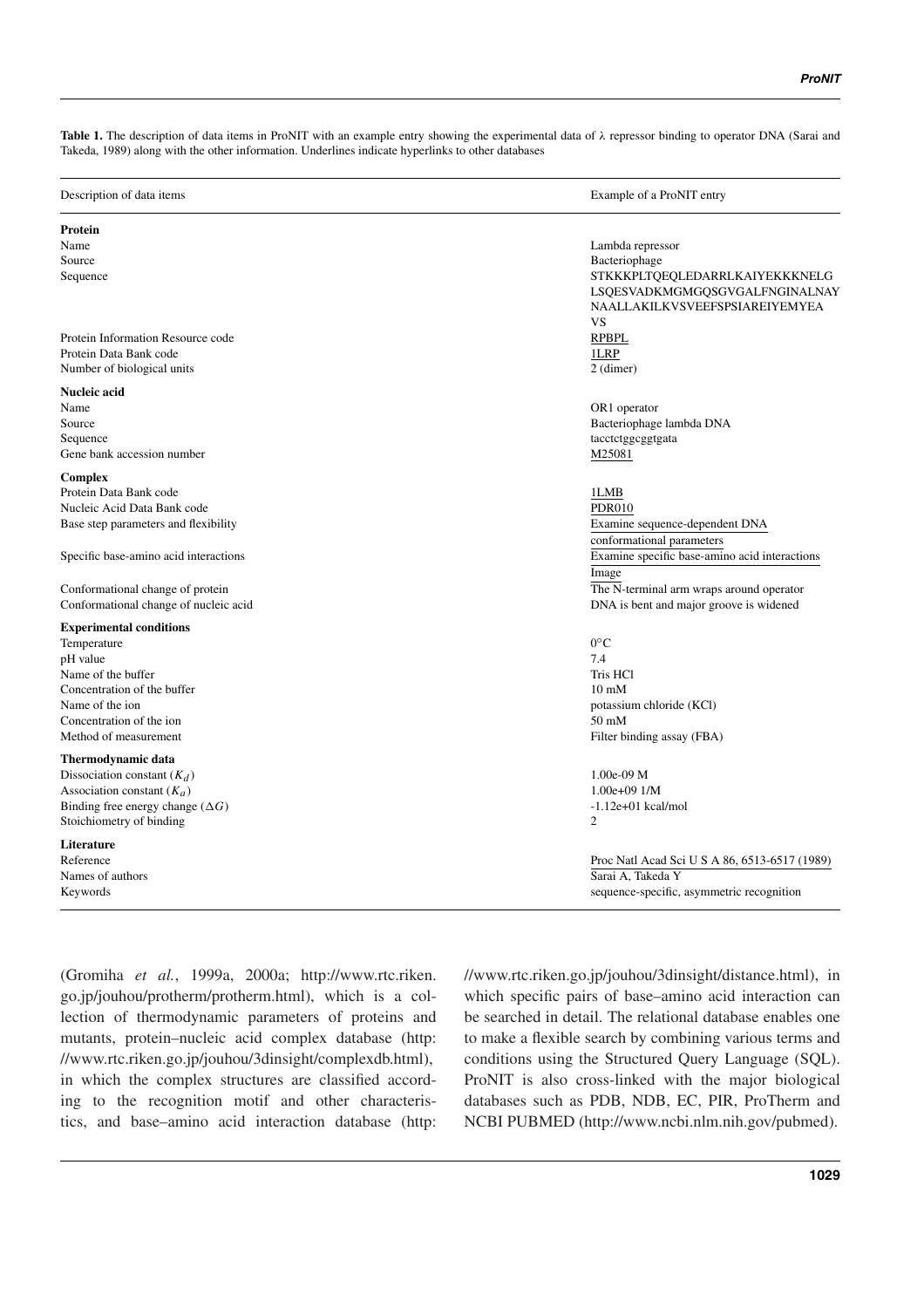## **INTERFACE**

The users can search ProNIT through a form-based www interface at the URL http://www.rtc.riken.go.jp/jouhou/ pronit/pronit search.html. This can be used to search for data under various conditions with different display and sorting options for output according to the user's purpose and convenience, and to visualize molecular structures and properties. The search interface is user-friendly and having fill-in boxes, select buttons and pull-down menus for using several conditions to search the database. ProNIT can provide various searching ways as follows:

- (i) retrieving data for a particular protein by its name, source, sequence or PDB code along with the specification of mutation type, secondary structure and the solvent accessible surface area (in  $%$  or  $\mathring{A}^{2}$ ) range;
- (ii) retrieving data for a nucleic acid by mentioning the name, source, sequence or NDB code;
- (iii) the queries based on the subsequence of protein or nucleic acid can be performed;
- (iv) extracting data based on various experimental conditions, namely, method, *T* , pH; users can also specify a particular range of values of the parameters  $(T, pH);$
- (v) selecting data based on various binding parameters such as  $K_d$ ,  $K_a$ ,  $\Delta G$ ,  $\Delta H$  and  $\Delta C_p$  with a preferred range of the values;
- (vi) searching by author name, keywords and year of publication. The keyword search covers all the text fields, e.g. conformational changes of proteins and nucleic acids may be searched by using keywords such as bending, partial folding, etc.

Then, the output format can be specified by selecting various display options and by sorting with solvent accessible surface area,  $T$ , pH,  $K_d$  and year of publication. For example, one can search for data based on the values of dissociation constants  $(K_d)$  within a range of values and sort the output by  $K_d$  values. A few more examples illustrating the usage of ProNIT are shown as 'Tutorial' in the homepage. The on-line help for the explanation of terms and the input format of searching items is hyperlinked to each term in the search interface as well as in data entry (http: //www.rtc.riken.go.jp/jouhou/pronit/binding\_help.html).

The search results are linked to their relevant sequence, structure and literature databases. The structure of the protein–nucleic acid complex corresponding to the thermodynamic data can be visualized through the database of protein–nucleic acid complex structures (http: //www.rtc.riken.go.jp/jouhou/3dinsight/complexdb.html) in the same database system. Here, users can also examine the conformational properties of DNA such as roll, tilt, slide, twist, rise, propeller twist of base pairs and dihedral angles of backbones (Dickerson *et al.*, 1989), and sequence-dependent flexibility (Sarai *et al.*, 1989) in the form of graphical plots, as shown in Figures 1a and b respectively. These parameters are helpful to understand sequence-dependent variations of local DNA geometry and conformational flexibility. Then, if users are interested in the specific base–amino acid interactions involved in the complex for comparison with the binding thermodynamic data, they can search for the pairs by specifying atom, residue and distance criteria. The specific base–amino acid pairs are automatically highlighted in the complex and visualized by 3D viewers, RasMol (Sayle and Milner-White, 1995) or VRML (see Figure 2). For this purpose, we provide the modified RasMol code. The complex structure can also be linked to 3DinSight, where sequence motifs and mutation sites are automatically mapped and visualized on the structure, and those sites are hyperlinked to the corresponding document information by using the modified RasMol.

## **APPLICATIONS**

We have designed and implemented ProNIT to be a unique resource for understanding the mechanism of protein– nucleic acid recognition. Recently, we have developed the thermodynamic database for proteins and mutants (ProTherm), which is a collection of more than 9000 data entries of important thermodynamic parameters along with structural, functional and literature information. Using this database, several analyses have been carried out to understand the mechanism of protein stability upon mutation (Gromiha *et al.*, 1999b). Furthermore, models have been proposed to predict the stability of proteins and mutants (Gromiha *et al.*, 1999c, 2000b; Ooi, 2000). Using the ProNIT database, it would be possible to establish a relationship between thermodynamics and structural changes upon the formation of protein–DNA complexes, e.g. the correlation between changes in heat capacity and accessible surface area upon complex formation. It was found that most of the site-specific protein–DNA associations are accompanied by large negative heat capacity changes (Spolar and Record, 1994). Quantitative analysis of these data has led to a suggestion that the conformational changes or partial folding of proteins upon binding contribute to the negative heat capacity changes (Spolar and Record, 1994). It has also been shown that some site-specific protein–DNA complexes have a striking correspondence between the DNA deformity and the thermodynamic parameters (Jen-Jacobson *et al.*, 2000). Transcription factors usually bind to the regulatory region of DNA in combination with other factors, and the cooperativity of binding should provide clues for understanding the mechanism of protein–DNA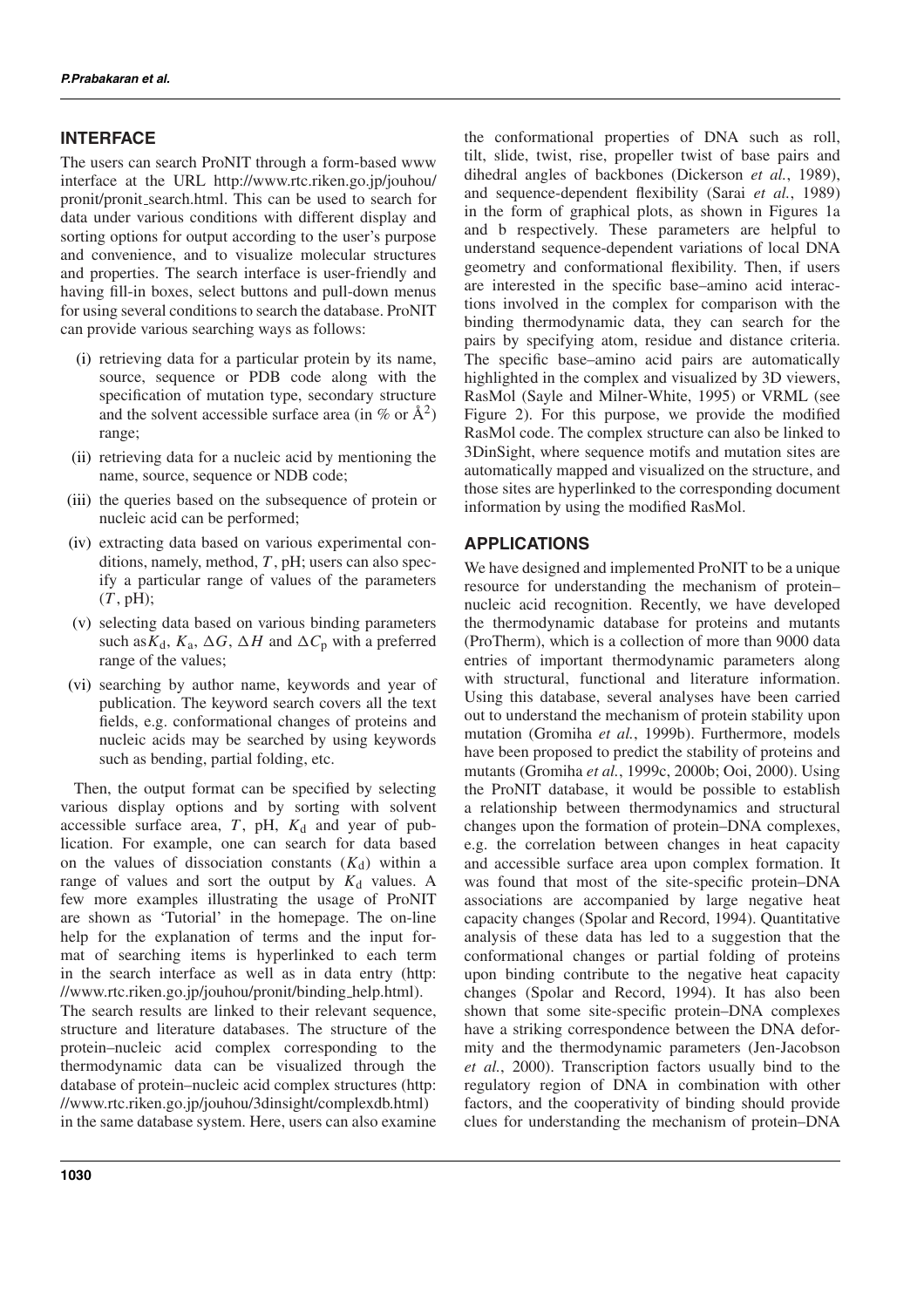

**Fig. 1.** Examining the standard conformational parameters and sequence-dependent fluctuations for operator DNA in the λ repressor–operator complex (PDB code: 1LMB). (a) Graphical plots of major sequence-dependent conformational parameters. The conformational parameters were calculated by using NEWHEL93 program (Dickerson, 1993) following the definition by Dickerson *et al.* (1989). Twist, Roll, Tilt and Propeller twist (Prop) are in degrees, and Slide and Rise are in Angstroms. (b) Graphical plots of conformational flexibility values for Twist, Roll and Tilt. In these plots, 'Sigma' (degrees) in *y*-axis shows the conformational fluctuation along each conformational coordinate, which represents the conformational flexibility of the variable, with respect to the sequence step (*x*-axis) of DNA base in the complex structure. The conformational fluctuations were obtained from the conformational free-energy profiles of each variable calculated by the method by Sarai *et al.* (1989) (based on Table 1 in this reference), and defined by the following equation:

$$
Sigma = \sqrt{\langle (X - \langle X \rangle)^2 \rangle}
$$

where  $\langle X \rangle$  denotes the Boltzmann average over the variable  $X$ . Figure 1b indicates that the base steps near both ends of the DNA in this complex are subject to larger fluctuations (more flexible) along Twist coordinates than those in the interior part of the DNA.

recognition in living systems. All of these studies will require systematic quantitative analysis of structural and thermodynamic data of binding. ProNIT provides a good resource for such purposes.

The prediction of targets of transcription factors is quite important for the analysis of gene regulation network at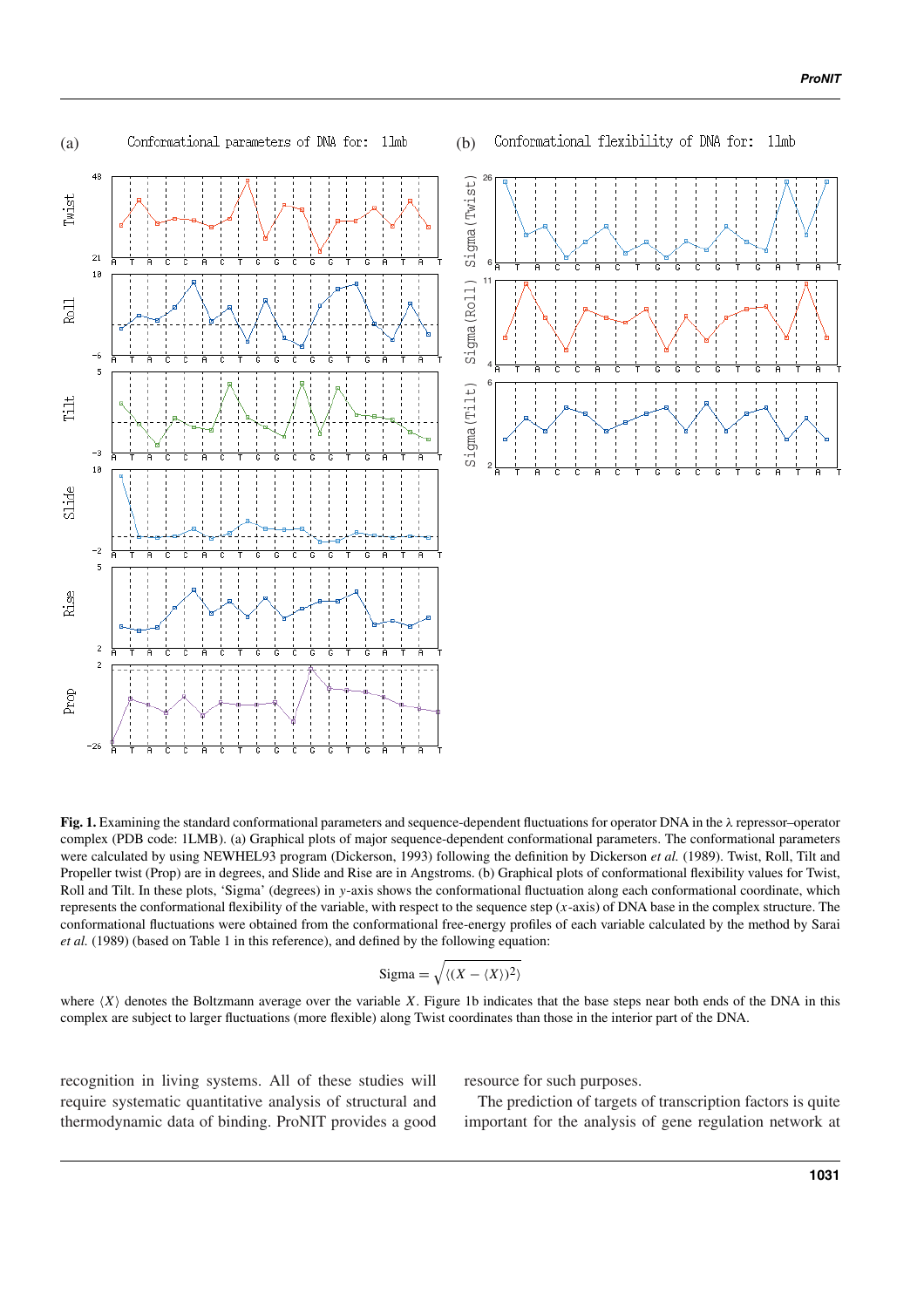

**Fig. 2.** The 3D structure of a protein–DNA complex with automatically highlighted specific interactions between bases and amino acids. This example shows  $\lambda$  repressor–operator complex (11 mb; Beamer and Pabo, 1992). RasMol view of this structure shows automatically highlighted contacting atoms of base (red dots) and amino acids (green dots) within 3.5 Å distance.

the genome level. Quantitative experimental data for the binding between proteins and DNA and their mutants can be used for the target prediction (Deng *et al.*, 1996; Sarai

and Kono, 2001; Ponomarenko *et al.*, 2001a). There are many entries in ProNIT from binding experiments of DNA sequence variants, which can be analyzed together with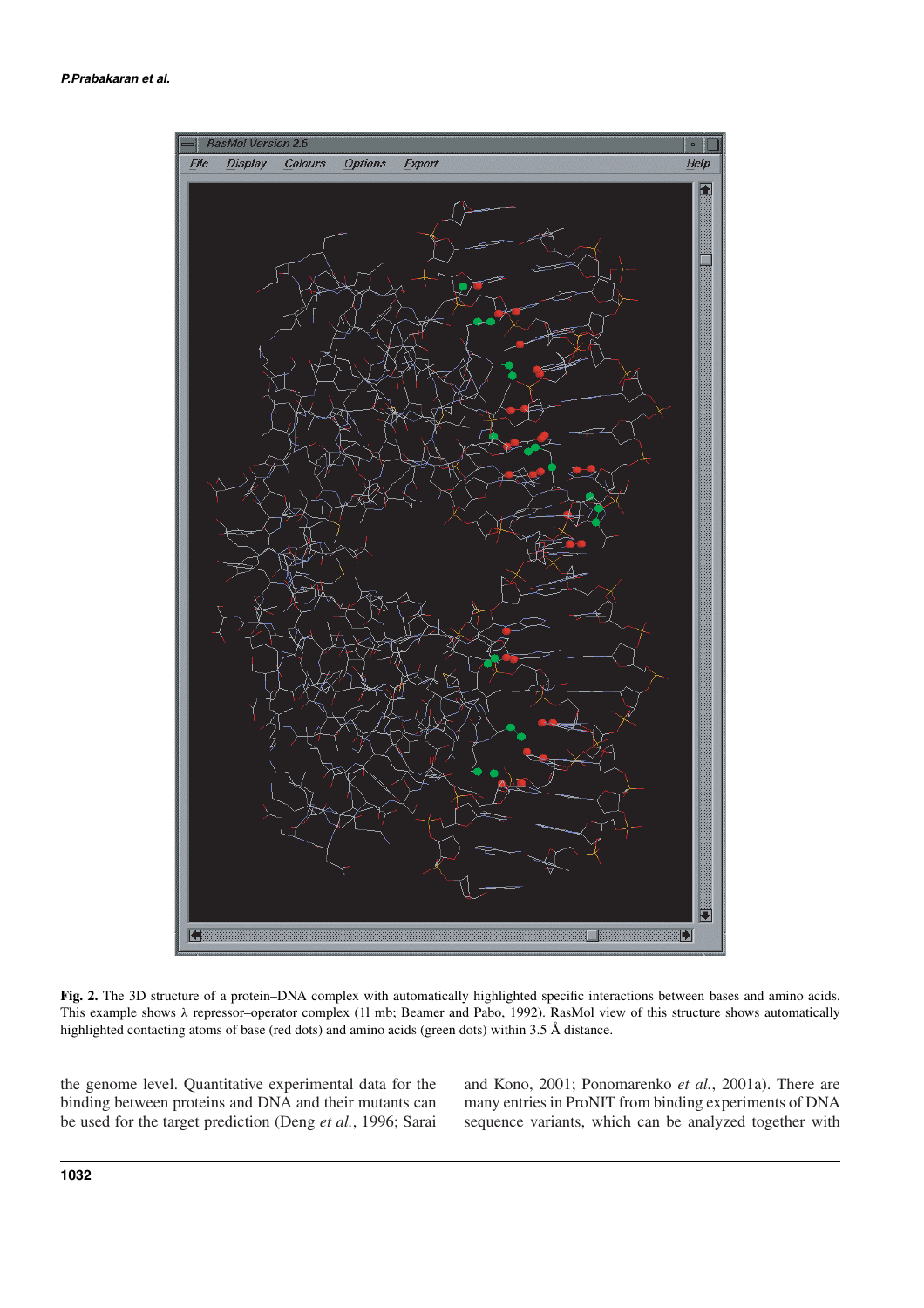structural data to discern affinities at specific recognition sites.

Recent progress in genome analyses has disclosed complete genomes of more than 40 different organisms, which enables us to examine gene regulation networks at the genome level and compare them among different organisms (Tsoka and Ouzounis, 2000). Also, microarray technology makes it possible to extract information about gene expression pattern and identify a cluster of genes expressed together (Zweiger, 1999). The structural and thermodynamic data of protein–nucleic acid interactions should be compared with those data to get the total picture of the gene regulation network. The quantitative binding data of protein–nucleic acid interactions will be useful for the simulation of the network. Many of the diseaserelated mutations and single nucleotide polymorphisms will fall into coding region of transcription factors and regulatory DNA regions. These mutations may turn out to modulate the interactions between proteins and nucleic acids (Ponomarenko *et al.*, 2001b). The interactions can also be modulated by ligand binding and the analyses of such interactions help in designing suitable targets for the development of drugs which can alter the gene expression pattern.

So far, we have collected thermodynamic data of protein–nucleic acid interactions and combined them with structural information. In the future, we plan to collect functional information of genome, such as target sites and genes of transcription factors, functional annotation and evolutionary information of genes. By integrating such information into our database ProNIT can bridge between molecular properties and phenotype, and serve as a useful tool for functional analysis in the post-genome era.

#### **ACKNOWLEDGEMENTS**

P.P. thanks RIKEN for a postdoctoral fellowship award. M.M.G. is a recipient of RIKEN Research Fellowship.

#### **REFERENCES**

- An,J., Nakama,T., Kubota,Y. and Sarai,A. (1998) 3DinSight: an integrated database and search tool for the structure, function and properties of biomolecules. *Bioinformatics*, **14**, 188–195. http: //www.rtc.riken.go.jp/jouhou/3dinsight/3dinsight.html
- Beamer, L.J. and Pabo, C.O. (1992) Refined 1.8 Å crystal structure of the λ repressor–operator complex. *J. Mol. Biol.*, **227**, 177–196.
- Benson,D.A., Boguski,M.S., Lipman,D. and Ostell,J. (1997) Gen-Bank. *Nucleic Acids Res.*, **25**, 1–6. http://www.ncbi.nlm.nih.gov
- Berman,H.M., Zardecki,C. and Westbrook,J. (1998) The nucleic acid database: a resource for nucleic acid science. *Acta Crystallogr.*, D**54**, 1095–1104. http://ndbserver.rutgers.edu/NDB
- Berman,H.M., Westbrook,J., Feng,Z., Gilliland,G., Bhat,T.N., Weissig,H., Ilya,N., Shindyalov,I.N. and Bourne,P.E. (2000) The protein data bank. *Nucleic Acids Res.*, **28**, 235–242. http://www. rcsb.org/pdb
- Dickerson,R.E. (1993) NEWHEL93. University of California, Los Angeles, CA, USA, http://www.doe-mbi.ucla.edu/∼thang/thang. html
- Dickerson,R.E., Bansal,M., Calladine,C.R., Diekmann,S., Hunter,W.N., Kennard,O., von Kitzing,E., Lavery,R., Nelson,H.C.M., Olson,W.K., Saenger,W., Shakked,Z., Sklenar,H., Soumpasis,D.M., Tung,C-S., Wang,A.H.-J. and Zhurkin,V.B. (1989) Definitions and nomenclatures of nucleic acid structure components. *Nucleic Acids Res.*, **17**, 1797–1803.
- Deng,Q-L., Ishii,S. and Sarai,A. (1996) Binding-site analysis of c-Myb: screening of potential binding sites by the mutational matrix derived from systematic binding affinity measurements. *Nucleic Acids Res.*, **24**, 766–774.
- Domingues,F.S., Koppensteiner,W.A. and Sippl,M.J. (2000) The role of protein structure in genomics. *FEBS Lett.*, **476**, 98–102.
- Gromiha,M.M., An,J., Kono,H., Oobatake,M., Uedaira,H. and Sarai,A. (1999a) ProTherm: thermodynamic database for proteins and mutants. *Nucleic Acids Res.*, **27**, 286–288. http://www. rtc.riken.go.jp/jouhou/protherm/protherm.html
- Gromiha,M.M., Oobatake,M., Kono,H., Uedaira,H. and Sarai,A. (1999b) Role of structural and sequence information in the prediction of protein stability changes: comparison of buried and partially buried mutations. *Protein Eng.*, **12**, 549–555.
- Gromiha,M.M., Oobatake,M., Kono,H., Uedaira,H. and Sarai,A. (1999c) Relationship between amino acid properties and protein stability: buried mutations. *J. Protein Chem.*, **18**, 565– 578.
- Gromiha,M.M., An,J., Kono,H., Oobatake,M., Uedaira,H., Prabakaran,P. and Sarai,A. (2000a) ProTherm, Version 2.0: thermodynamic database for proteins and mutants. *Nucleic Acids Res.*, **28**, 283–285. http://www.rtc.riken.go.jp/jouhou/ protherm/protherm.html
- Gromiha,M.M., Oobatake,M., Kono,H., Uedaira,H. and Sarai,A. (2000b) Importance of surrounding residues for protein stability of partially buried mutations. *J. Biomol. Struct. Dyn.*, **18**, 281– 295.
- Jen-Jacobson,L., Engler,L.E. and Jacobson,L.A. (2000) Structural and thermodynamic strategies for site-specific DNA binding proteins. *Structure*, **8**, 1015–1023.
- Kolchanov,N.A., Podkolodnaya,O.A., Ananko,E.A., Ignatieva,E.V., Stepanenko,I.L., Kel-Margoulis,O.V., Kel,A.E., Merkulova,T.I., Goryachkovskaya,T.N., Busygina,T.V., *et al.* (2000) Transcription Regulatory Regions Database (TRRD): its status in 2000. *Nucleic Acids Res.*, **28**, 298–301. http://dragon.bionet.nsc.ru/trrd
- Ladbury,J.E. (1995) Counting the calories to stay in the groove. *Structure*, **3**, 635–639.
- McGarvey,P.B., Huang,H., Barker,W.C., Orcutt,B.C., Garavelli,J.S., Srinivasarao,G.Y., Yeh,L.S., Xiao,C. and Wu,C.H. (2000) PIR: a new resource for bioinformatics. *Bioinformatics*, **16**, 290–291. http://www-nbrf.georgetown.edu/pirwww
- Oda,M. and Nakumara,H. (2000) Thermodynamic and kinetic analyses for understanding sequence-specific DNA recognition. *Genes to Cells*, **5**, 319–326.
- Ooi,T. (2000) Thermal stability of protein predicted from its three dimensional structure. *Proc. Japan Acad.* B*-Phys.*, **7**, 97– 102.
- Ponomarenko,J.V., Furman,D.P., Frolov,A.S., Podkolodny,N.L., Orlova,G.V., Ponomarenko,M.P., Kolchanov,N.A. and Sarai,A. (2001a) ACTIVITY: a database on DNA/RNA sites activity